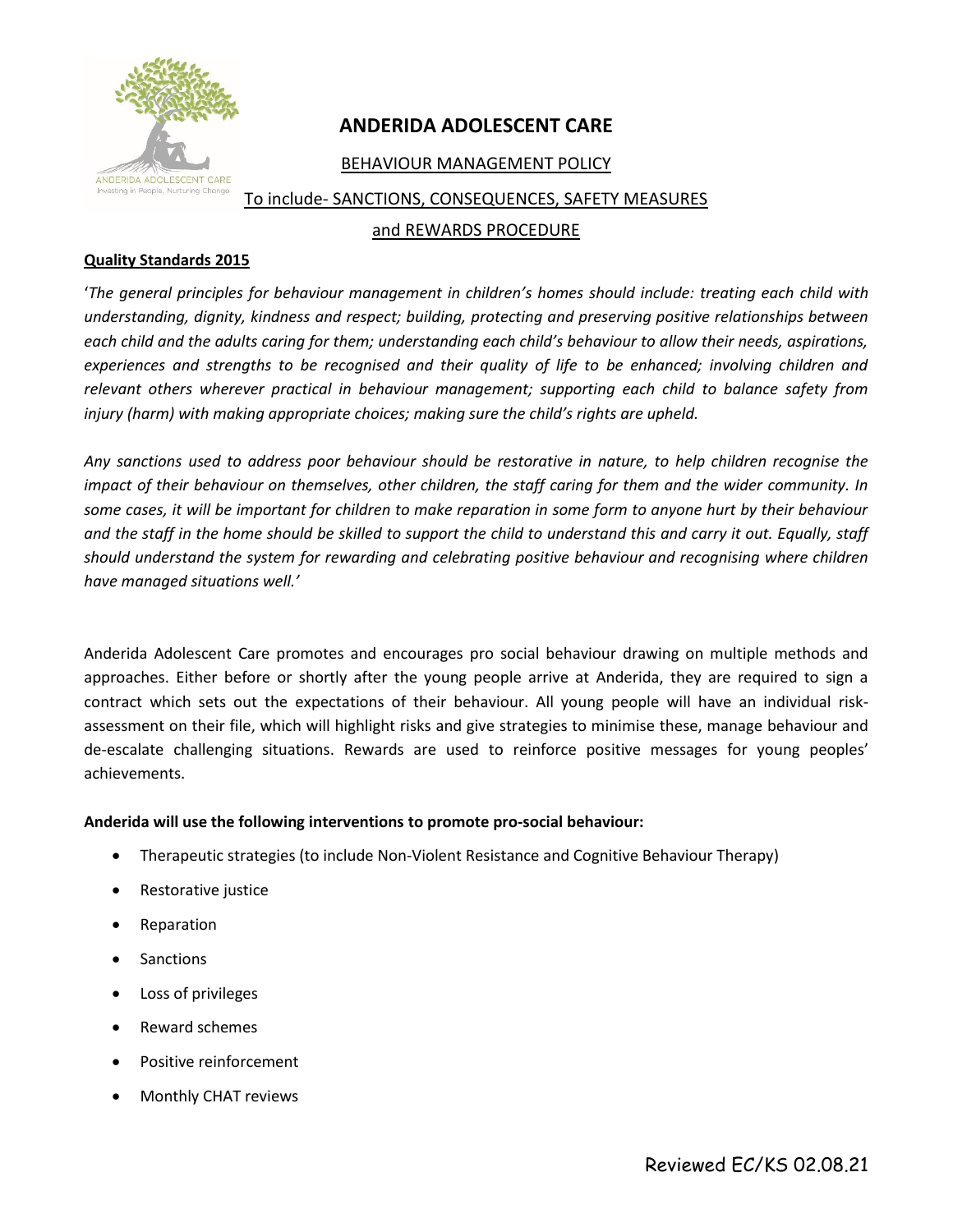- Key hours
- Disruption meetings
- Police intervention and youth justice systems

Anderida will use child-focused cognitive behavioural therapy and clinical group supervision to explore the underlying issues behind challenging behaviour and identify strategies to support young people to develop improved coping skills and a better quality of life. Non-violent resistance methods and principles will be utilised in resisting harmful behaviour and improving relationships.

Staff are all trained in methods to de-escalate challenging behaviour. Methods focus on prioritising behaviour that can't be ignored, walking away, disengaging, distraction and awareness of staff members own emotional regulation to ensure they do not get heightened or into power struggles with young people. Best approaches to individual young people will be outlined in their risk assessment and support plan.

Occasionally, a situation may arise with a young person where we must physically intervene (see positive holding policy) to preserve the young person's (and others) safety. This is always done in a sensitive and professional manner, in accordance with legislation, policies and procedures, risk assessments and the young person's positive holding plan. All staff members are regularly trained in P.R.I.C.E, Taking Care and Taking Control and no staff member is permitted to take part in a physical intervention unless they have undertaken the relevant training. All physical interventions are recorded, and the young person is given an opportunity to debrief.

Anderida practises zero tolerance around assaults as domestic violence should not be accepted in any family home. Anderida will always act in these instances as it is important that young people understand that criminal behaviour and domestic violence will not be tolerated in society, inclusive of the care home and that carers rights are upheld to live/work in a safe environment without fear of violence. Violence and physical assaults may lead to a Community Resolution Order or full prosecution.

- An assault is a physical attack initiated by the young person.
- We do try and give a warning first for light pushes etc. but once a warning has been given any physical interaction is assault. A strike is always assault.
- When we hold a young person, who is trying to **harm themselves or attempting to cause criminal damage** we must anticipate they may struggle or react violently as they are already in a heightened state and we are laying hands on them. In these cases, if, within the restraint, we are struck, kicked or pushed this **would not necessarily be considered an assault**.
- When we restrain a young person who is trying to **harm another individual,** whilst we must anticipate they may struggle or react violently as they are already in a heightened state, any further assaults within the restraint would be considered a violent act as when we trying to prevent further injury this does not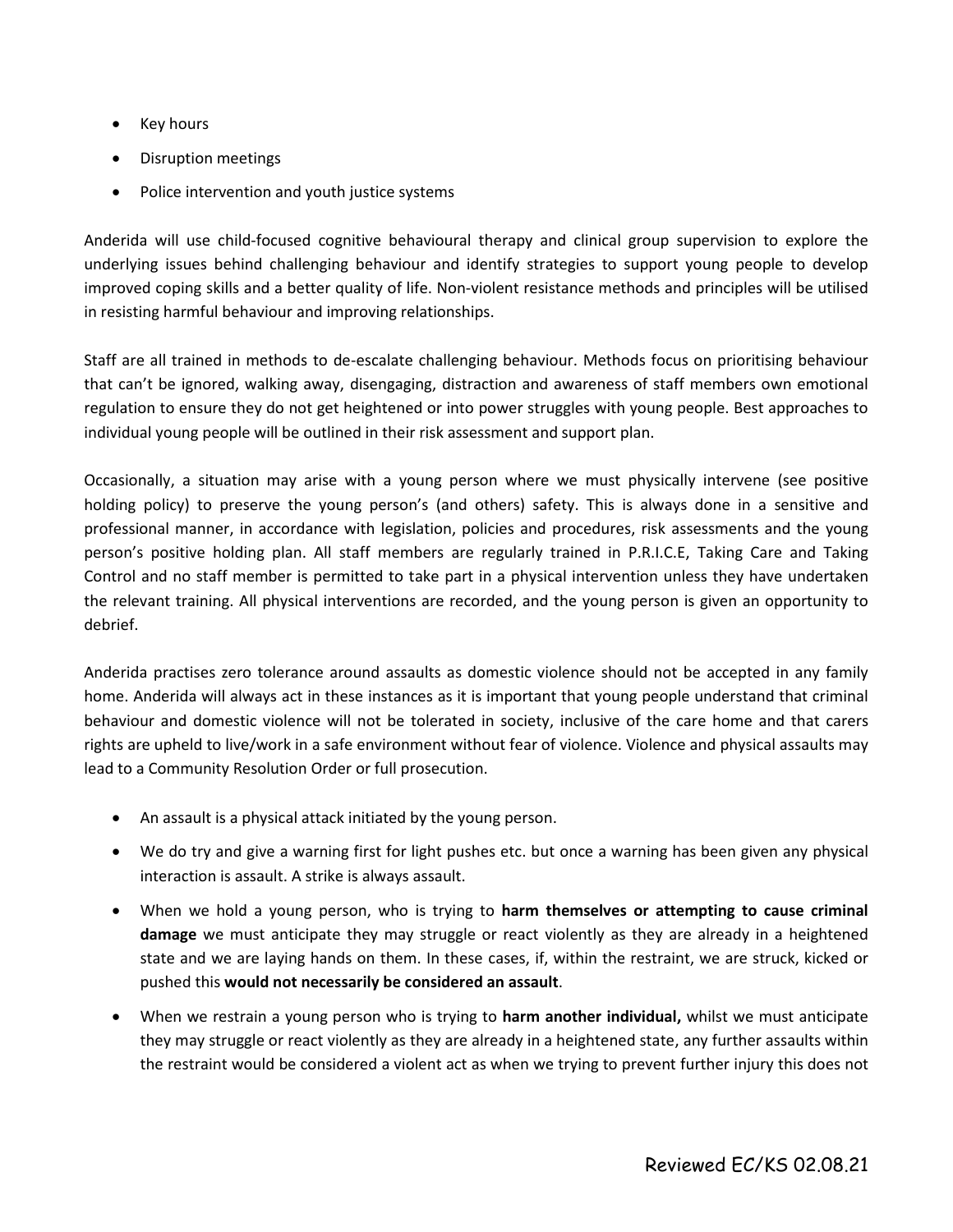give young people the right to assault us without consequences. In these cases, if, within the restraint, we are struck, kicked or pushed this **would count as an assault**.

Following an assault, it is important that the consistency and care that the young person was receiving remains the same and that all efforts are made to ensure that the staff member who was subject to the assault can continue working with that young person.

The situation and alleged assault should be passed onto the Registered Manager at the earliest convenience. The only exception to this is when you have a reason to believe there will be repeat occurrence of an assault, someone is seriously injured, and the team are not able to use physical intervention drawing on their PRICE training to prevent further violence or damage. In these circumstances, you should use the police direct emergency number for support. In more general circumstances where there is not a continued immediate risk you will consult with the manager, who will decide in consultation with you, directors and the team about what action to take. If there is a decision to involve the police, then the homes manager or allocated staff will contact the PCSO/police point of contact to discuss the best way to take the situation forward.

We employ restorative and NVR approaches at the earliest possible opportunity not only to enable the young person to understand the consequences of their actions on the victim but also to restore the community.

#### **Community Resolution Orders/Violence towards staff**

In some criminal cases a Community Resolution Order may be suggested by one of the parties involved (police, solicitor, young person, or Anderida Adolescent Care). **This cannot be suggested by staff, or agreed to, without first consulting the manager of the home**. All Community Resolution Orders (CRO) would ideally take place at a police station or custody suite so that the young person can receive free and independent legal advice and understand the seriousness of the situation. However, this is not part of the police policy which is to try and bring around a resolution without arresting the young person and taking them to the police station.

On this basis, it is often better to accept the community resolution if the young person is admitting responsibility and offering an apology and a desire to repair the harm rather than further criminalise a young person. At this time Anderida care staff, in consultation with the homes Manager, can agree if the young person is willing to go ahead with a CRO to act as appropriate adult and participate in the forming of a CRO contract without a solicitor being present, providing they were not involved in the incident. Before any agreement can be made re CRO the team must first check this has been agreed by the Local Authority social worker. Signed consent can be found in the admissions form or the young person's terms of residency.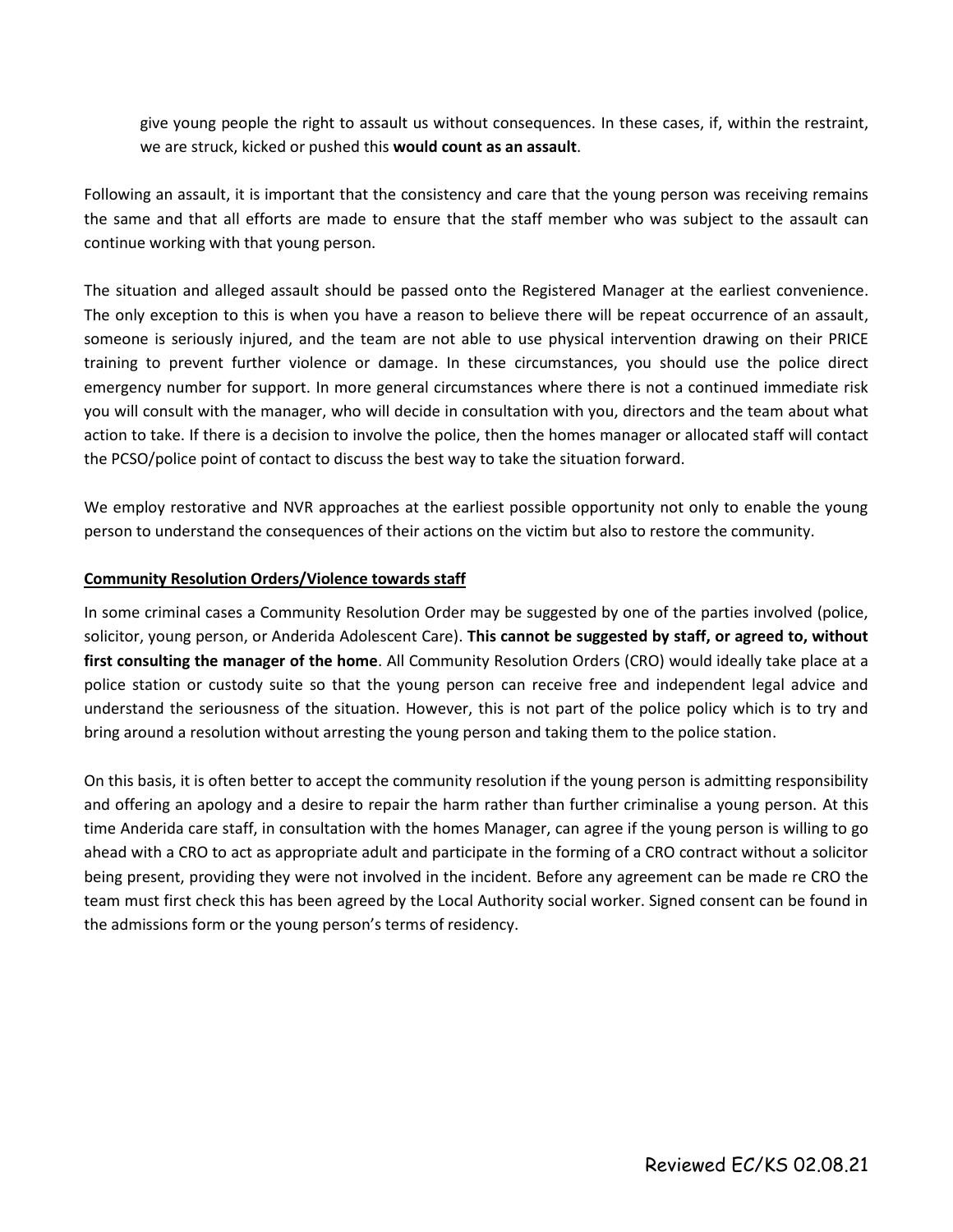## **ANDERIDA ADOLESCENT CARE**

# SANCTIONS, CONSEQUENCES, SAFETY **MEASURES** and REWARDS PROCEDURE

Anderida Adolescent Care promotes and encourages positive behaviour. Rewards are used to reinforce positive messages for young people's achievements. Any rewards given must be clearly recorded in the consequence log and on a digital consequence form.

In order to create a safe environment for everyone living in the house, young people are expected to respect each other's needs. Either before, or shortly after the young people arrive at Anderida, they are required to sign a contract which sets out the expectations of their behaviour.

Anderida will always promote a restorative response to harmful behaviour and will attempt to engage young people in restorative conferences alongside any other appropriate consequences. The question '**what do you think needs to happen to put things right?**' should always be asked in advance of applying a sanction/consequence or removing a privilege. Wherever possible a mutually agreed reconciliation gesture of reparation should be applied.

Outside of this, sometimes it may be necessary to suspend, vary or remove a young person's normal privileges for unacceptable or unsafe behavior, deliberate damage and loss of Anderida's or another young persons property. This will be considered a sanction, consequence or safety measure and will be recorded in a bound book alongside a separate consequences form for the young person's file (see recording guidelines). When considering an appropriate course of action, staff will review previous incidents of a similar nature attempting to gain an understanding of consequences that have, or have not had, some positive effect in the past. All actions recorded in the bound book and form must have a review of effectiveness and must have the young person's view recorded. Consequences forms should be saved on the young person's digital file and a copy printed signed and given to the young person. The above recording process also applies to positive action taken by staff to reward and recognize young people's effort and achievements.

Illegal sanctions and unacceptable responses to inappropriate behaviour include unnecessary restraint and punitive measures.

#### **Acceptable consequences must comply with the following:**

- Relevant to the incident or the behaviour
- Financial sanctions, not to be fines but for repairs or costs incurred.
- Financial sanctions not to be more than 60% of the young person's pocket money unless it is court enforced fine, in which case 100% can be taken.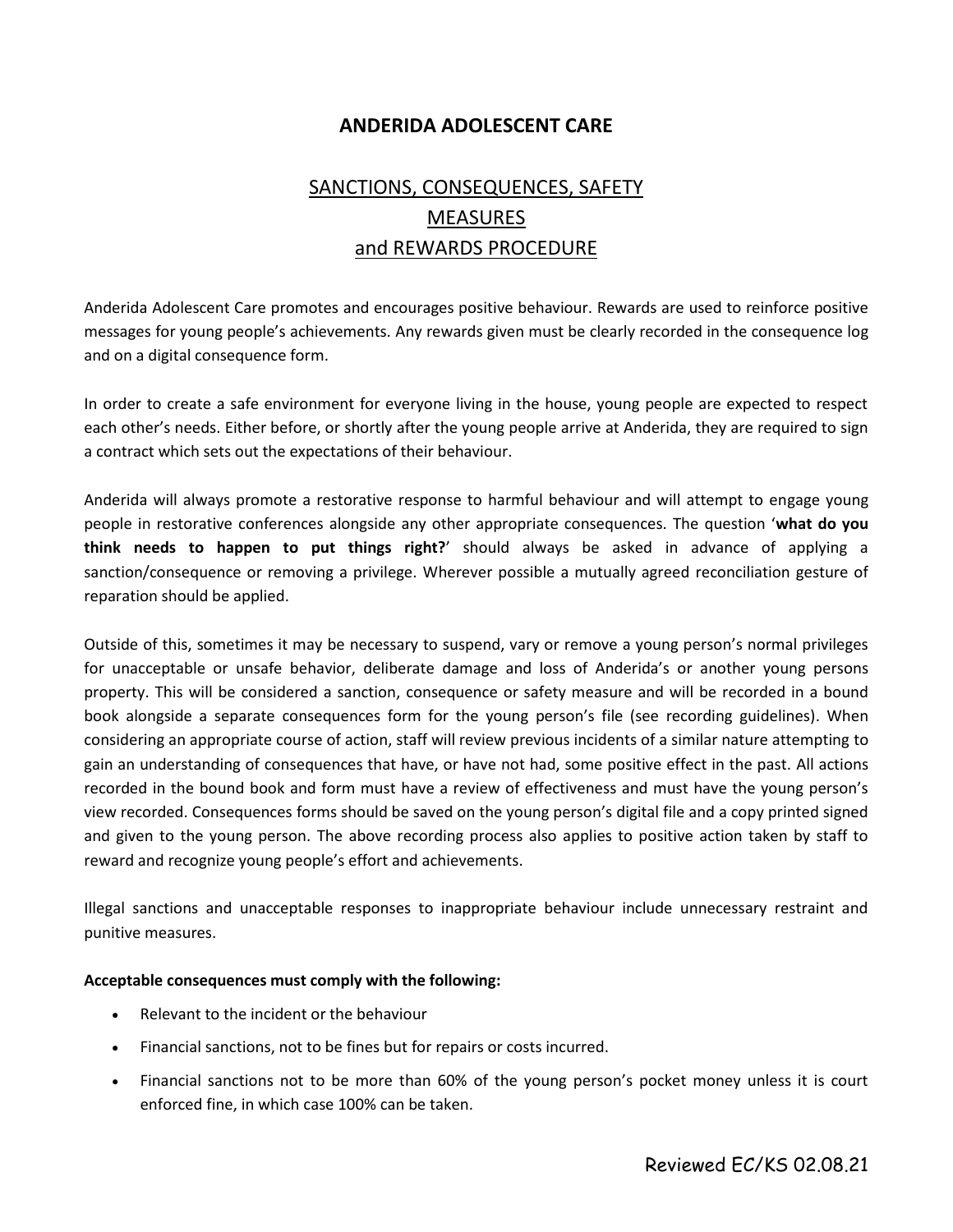- Wherever possible reparations to be considered as suitable alternative to financial sanctions.
- Young people to be consulted around suitable consequences for their behaviour.

#### **Acceptable sanctions, reparations and consequences may include:**

#### **Safety Measures**

- Restrictions on transport use (not to include transport for the purposes of education and compulsory meetings).
- Supervision of monies
- Reduced or supervised contact with significant others if this has led to harmful situations (in consultation with the Local Authority)
- Not awarding points from the A-points award scheme.
- Loss of time out the home without being accompanied by a mentor (although we would not attempt to physically prevent them leaving the home, staff would remind them of their sanction and not facilitate transport or assistance in seeing friends/going out)
- Tailing the young person (following them with a view to gaining information and meeting their network)
- Locking internal doors to communal areas
- Window locks
- Internal and external alarms

#### **Non-Violent Resistance Therapeutic Measures**

- House occupation (community intervention)
- A formal announcement
- Sit ins
- Campaign of concern
- Helpers meetings
- Reconciliation gestures

#### **Reparation**

- Mending broken articles.
- An activity to benefit the community or the home e.g. helping with cleaning maintenance of homes or gardens, helping in the community
- A gesture suggested by or agreed with the child to repair the harm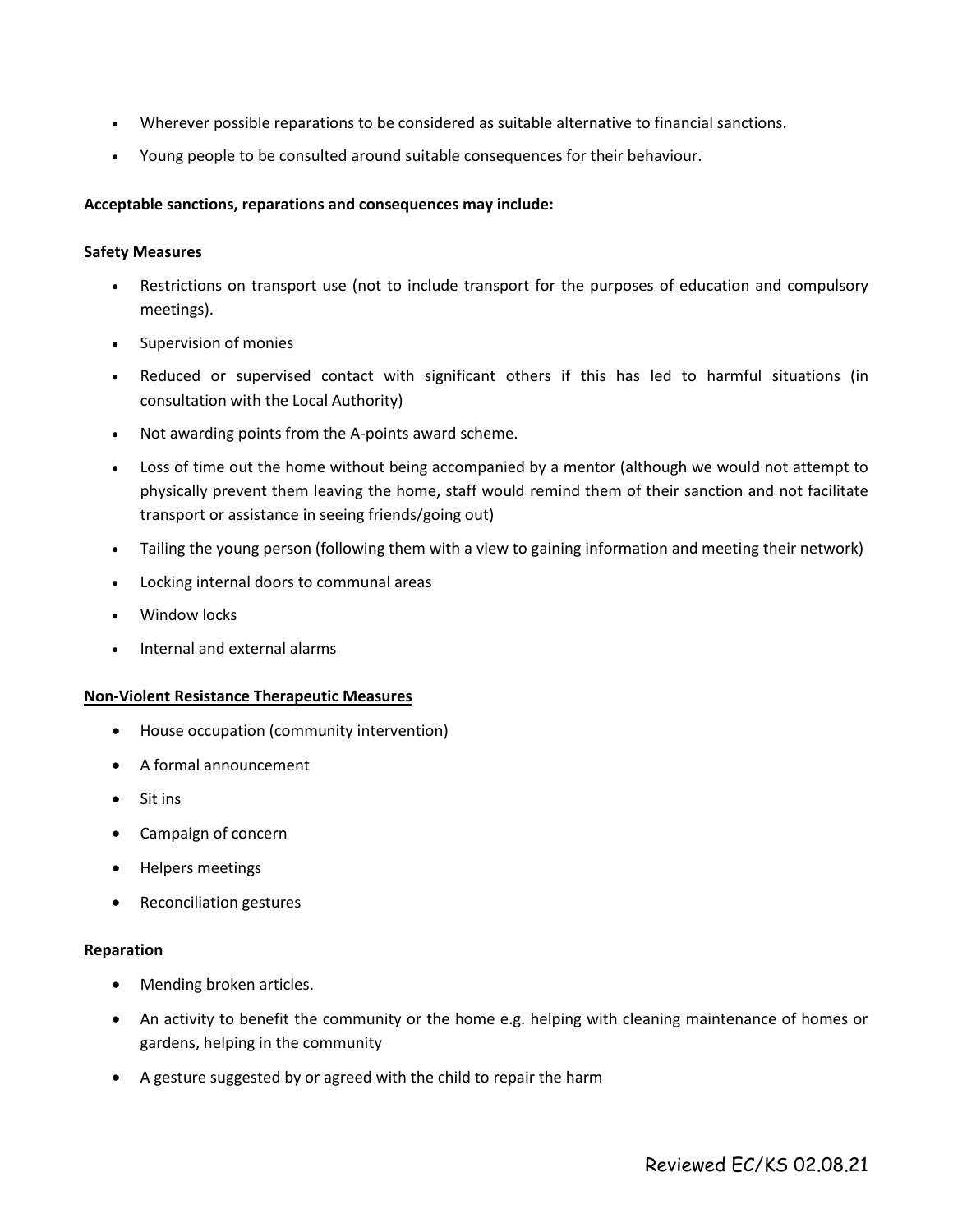• Undertaking chores agreed with the young person to compensate.

#### **Sanctions**

- Paying a realistic amount/percentage of costs incurred from pocket money
- Loss of points
- Loss of activity allowance
- Loss of Wi-Fi privilege
- Loss of TV/digital media devices privilege in bedrooms (time controlled)
- Loss of paid activities
- Not awarding points from the A-points award scheme.

#### **Rewards**

- A general treat that falls outside of normal privileges
- A meal or ice cream out
- Additionally, A-points awarded to those earned through the day
- An A-point Awesome
- A spontaneous activity
- An occasional extension on bedtime

#### **Restorative Approach**

- Restorative letter written by the harmed or harmer
- Informal restorative chat using the five questions
- Full restorative conference

This list is not exhaustive and additional more creative approaches to promoting pro-social behavior and achievements should always be considered.

One of the above approaches should be considered and recorded in the book and on the consequence form following every significant event (to include positive efforts or achievements of the young person) or incident.

In more extreme circumstances where criminal behaviour is involved this may be passed on to the police. If a young person is being prosecuted for their behaviour there will be no additional in house financial enforced but young people may choose to take part in reparation or pay for repairs to demonstrate they are sorry and to restore the environment. Sanctions and the consequences may also be enforced by the court.